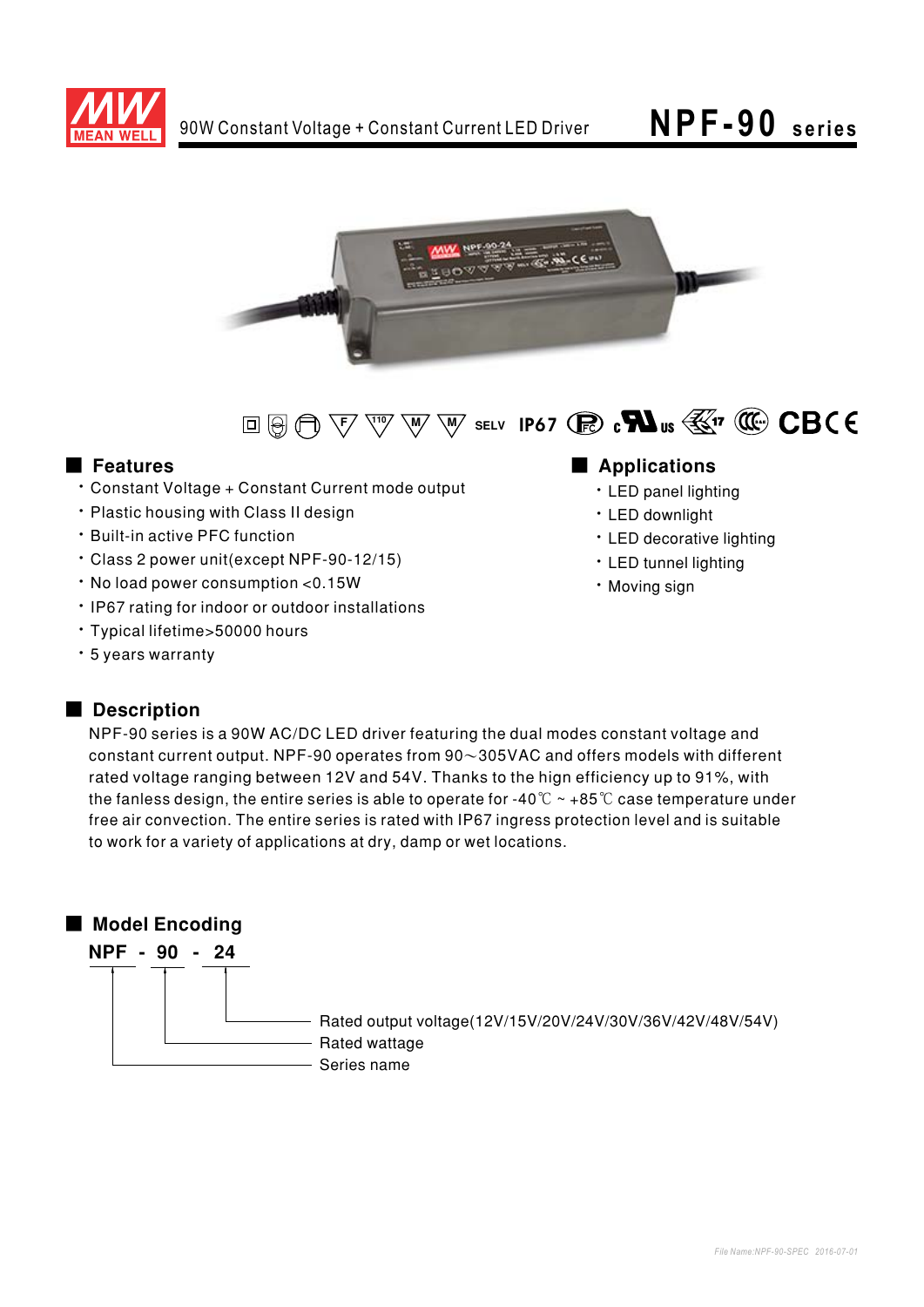

# **NPF-90 series**

#### **SPECIFICATION**

| <b>MODEL</b>                      |                                                   | NPF-90-12                                                                                                                                                                                                                                                                                                                                                                                                                                                                                                                                                                                                                                                                                                                                                                                                                                                                                                                                                                                                                                                                                                                                                                                                                                                                                                                                                          | NPF-90-15                                                  | NPF-90-20  | NPF-90-24       | NPF-90-30  | NPF-90-36    | NPF-90-42    | NPF-90-48    | NPF-90-54    |  |
|-----------------------------------|---------------------------------------------------|--------------------------------------------------------------------------------------------------------------------------------------------------------------------------------------------------------------------------------------------------------------------------------------------------------------------------------------------------------------------------------------------------------------------------------------------------------------------------------------------------------------------------------------------------------------------------------------------------------------------------------------------------------------------------------------------------------------------------------------------------------------------------------------------------------------------------------------------------------------------------------------------------------------------------------------------------------------------------------------------------------------------------------------------------------------------------------------------------------------------------------------------------------------------------------------------------------------------------------------------------------------------------------------------------------------------------------------------------------------------|------------------------------------------------------------|------------|-----------------|------------|--------------|--------------|--------------|--------------|--|
| <b>OUTPUT</b>                     | <b>DC VOLTAGE</b>                                 | 12V                                                                                                                                                                                                                                                                                                                                                                                                                                                                                                                                                                                                                                                                                                                                                                                                                                                                                                                                                                                                                                                                                                                                                                                                                                                                                                                                                                | 15V                                                        | <b>20V</b> | 24 <sub>V</sub> | 30V        | 36V          | 42V          | 48V          | 54V          |  |
|                                   | <b>CONSTANT CURRENT REGION Note.2   7.2 ~ 12V</b> |                                                                                                                                                                                                                                                                                                                                                                                                                                                                                                                                                                                                                                                                                                                                                                                                                                                                                                                                                                                                                                                                                                                                                                                                                                                                                                                                                                    | $9 - 15V$                                                  | $12 - 20V$ | $14.4 - 24V$    | $18 - 30V$ | $21.6 - 36V$ | $25.2 - 42V$ | $28.8 - 48V$ | $32.4 - 54V$ |  |
|                                   | <b>RATED CURRENT</b>                              | 7.5A                                                                                                                                                                                                                                                                                                                                                                                                                                                                                                                                                                                                                                                                                                                                                                                                                                                                                                                                                                                                                                                                                                                                                                                                                                                                                                                                                               | 6A                                                         | 4.5A       | 3.75A           | 3A         | 2.5A         | 2.15A        | 1.88A        | 1.67A        |  |
|                                   | <b>RATED POWER</b><br>Note.5                      | 90W                                                                                                                                                                                                                                                                                                                                                                                                                                                                                                                                                                                                                                                                                                                                                                                                                                                                                                                                                                                                                                                                                                                                                                                                                                                                                                                                                                | 90W                                                        | 90W        | 90W             | 90W        | 90W          | 90.3W        | 90.24W       | 90.18W       |  |
|                                   | RIPPLE & NOISE (max.) Note.3 150mVp-p             |                                                                                                                                                                                                                                                                                                                                                                                                                                                                                                                                                                                                                                                                                                                                                                                                                                                                                                                                                                                                                                                                                                                                                                                                                                                                                                                                                                    | $150mVp-p$                                                 | 150mVp-p   | 150mVp-p        | 200mVp-p   | 200mVp-p     | 250mVp-p     | 250mVp-p     | 350mVp-p     |  |
|                                   | <b>VOLTAGE TOLERANCE Note.4</b>                   | ±4.0%                                                                                                                                                                                                                                                                                                                                                                                                                                                                                                                                                                                                                                                                                                                                                                                                                                                                                                                                                                                                                                                                                                                                                                                                                                                                                                                                                              | ±4.0%                                                      | ±4.0%      | ±3.0%           | ±3.0%      | ±2.0%        | ±1.0%        | ±1.0%        | ±1.0%        |  |
|                                   | <b>LINE REGULATION</b>                            | ±0.5%                                                                                                                                                                                                                                                                                                                                                                                                                                                                                                                                                                                                                                                                                                                                                                                                                                                                                                                                                                                                                                                                                                                                                                                                                                                                                                                                                              | ±0.5%                                                      | ±0.5%      | ±0.5%           | ±0.5%      | ±0.5%        | ±0.5%        | ±0.5%        | ±0.5%        |  |
|                                   | <b>LOAD REGULATION</b>                            | ±1.5%                                                                                                                                                                                                                                                                                                                                                                                                                                                                                                                                                                                                                                                                                                                                                                                                                                                                                                                                                                                                                                                                                                                                                                                                                                                                                                                                                              | ±1.0%                                                      | $\pm 0.5%$ | $\pm 0.5%$      | ±0.5%      | ±0.5%        | ±0.5%        | ±0.5%        | ±0.5%        |  |
|                                   | SETUP, RISE TIME Note.6                           |                                                                                                                                                                                                                                                                                                                                                                                                                                                                                                                                                                                                                                                                                                                                                                                                                                                                                                                                                                                                                                                                                                                                                                                                                                                                                                                                                                    | 500ms, 80ms 115VAC / 230VAC                                |            |                 |            |              |              |              |              |  |
|                                   | <b>HOLD UP TIME (Typ.)</b>                        | 16ms/230VAC<br>16ms/115VAC                                                                                                                                                                                                                                                                                                                                                                                                                                                                                                                                                                                                                                                                                                                                                                                                                                                                                                                                                                                                                                                                                                                                                                                                                                                                                                                                         |                                                            |            |                 |            |              |              |              |              |  |
|                                   | <b>VOLTAGE RANGE</b><br>Note.5                    | $90 \sim 305$ VAC<br>$127 - 431VDC$                                                                                                                                                                                                                                                                                                                                                                                                                                                                                                                                                                                                                                                                                                                                                                                                                                                                                                                                                                                                                                                                                                                                                                                                                                                                                                                                |                                                            |            |                 |            |              |              |              |              |  |
| <b>INPUT</b>                      |                                                   | (Please refer to "STATIC CHARACTERISTIC" section)                                                                                                                                                                                                                                                                                                                                                                                                                                                                                                                                                                                                                                                                                                                                                                                                                                                                                                                                                                                                                                                                                                                                                                                                                                                                                                                  |                                                            |            |                 |            |              |              |              |              |  |
|                                   | <b>FREQUENCY RANGE</b>                            | $47 - 63$ Hz                                                                                                                                                                                                                                                                                                                                                                                                                                                                                                                                                                                                                                                                                                                                                                                                                                                                                                                                                                                                                                                                                                                                                                                                                                                                                                                                                       |                                                            |            |                 |            |              |              |              |              |  |
|                                   |                                                   | PF ≥ 0.98/115VAC, PF ≥ 0.96/230VAC, PF ≥ 0.94/277VAC@full load                                                                                                                                                                                                                                                                                                                                                                                                                                                                                                                                                                                                                                                                                                                                                                                                                                                                                                                                                                                                                                                                                                                                                                                                                                                                                                     |                                                            |            |                 |            |              |              |              |              |  |
|                                   | <b>POWER FACTOR</b>                               | (Please refer to "POWER FACTOR (PF) CHARACTERISTIC" section)                                                                                                                                                                                                                                                                                                                                                                                                                                                                                                                                                                                                                                                                                                                                                                                                                                                                                                                                                                                                                                                                                                                                                                                                                                                                                                       |                                                            |            |                 |            |              |              |              |              |  |
|                                   |                                                   | THD<20%(@load≧60%/115VC,230VAC;@load≧75%/277VAC)                                                                                                                                                                                                                                                                                                                                                                                                                                                                                                                                                                                                                                                                                                                                                                                                                                                                                                                                                                                                                                                                                                                                                                                                                                                                                                                   |                                                            |            |                 |            |              |              |              |              |  |
|                                   | TOTAL HARMONIC DISTORTION                         |                                                                                                                                                                                                                                                                                                                                                                                                                                                                                                                                                                                                                                                                                                                                                                                                                                                                                                                                                                                                                                                                                                                                                                                                                                                                                                                                                                    | (Please refer to "TOTAL HARMONIC DISTORTION(THD)" section) |            |                 |            |              |              |              |              |  |
|                                   | <b>EFFICIENCY (Typ.)</b>                          | 89%                                                                                                                                                                                                                                                                                                                                                                                                                                                                                                                                                                                                                                                                                                                                                                                                                                                                                                                                                                                                                                                                                                                                                                                                                                                                                                                                                                | 89.5%                                                      | 90.5%      | 91%             | 89.5%      | 90.5%        | 90.5%        | 90.5%        | 90.5%        |  |
|                                   | <b>AC CURRENT</b>                                 |                                                                                                                                                                                                                                                                                                                                                                                                                                                                                                                                                                                                                                                                                                                                                                                                                                                                                                                                                                                                                                                                                                                                                                                                                                                                                                                                                                    | 0.95A / 115VAC<br>0.5A / 230VAC<br>0.4A/277VAC             |            |                 |            |              |              |              |              |  |
|                                   | <b>INRUSH CURRENT(Typ.)</b>                       | COLD START 60A(twidth=550µs measured at 50% Ipeak) at 230VAC; Per NEMA 410                                                                                                                                                                                                                                                                                                                                                                                                                                                                                                                                                                                                                                                                                                                                                                                                                                                                                                                                                                                                                                                                                                                                                                                                                                                                                         |                                                            |            |                 |            |              |              |              |              |  |
|                                   | MAX. No. of PSUs on 16A                           | 3 units (circuit breaker of type B) / 6 units (circuit breaker of type C) at 230VAC                                                                                                                                                                                                                                                                                                                                                                                                                                                                                                                                                                                                                                                                                                                                                                                                                                                                                                                                                                                                                                                                                                                                                                                                                                                                                |                                                            |            |                 |            |              |              |              |              |  |
|                                   | <b>CIRCUIT BREAKER</b>                            |                                                                                                                                                                                                                                                                                                                                                                                                                                                                                                                                                                                                                                                                                                                                                                                                                                                                                                                                                                                                                                                                                                                                                                                                                                                                                                                                                                    |                                                            |            |                 |            |              |              |              |              |  |
|                                   | <b>LEAKAGE CURRENT</b>                            | <0.25mA / 277VAC                                                                                                                                                                                                                                                                                                                                                                                                                                                                                                                                                                                                                                                                                                                                                                                                                                                                                                                                                                                                                                                                                                                                                                                                                                                                                                                                                   |                                                            |            |                 |            |              |              |              |              |  |
|                                   | <b>NO LOAD POWER CONSUMPTION</b>                  | < 0.15W                                                                                                                                                                                                                                                                                                                                                                                                                                                                                                                                                                                                                                                                                                                                                                                                                                                                                                                                                                                                                                                                                                                                                                                                                                                                                                                                                            |                                                            |            |                 |            |              |              |              |              |  |
| <b>PROTECTION</b>                 | <b>OVER CURRENT</b>                               | $95 - 108%$                                                                                                                                                                                                                                                                                                                                                                                                                                                                                                                                                                                                                                                                                                                                                                                                                                                                                                                                                                                                                                                                                                                                                                                                                                                                                                                                                        |                                                            |            |                 |            |              |              |              |              |  |
|                                   |                                                   | Constant current limiting, recovers automatically after fault condition is removed                                                                                                                                                                                                                                                                                                                                                                                                                                                                                                                                                                                                                                                                                                                                                                                                                                                                                                                                                                                                                                                                                                                                                                                                                                                                                 |                                                            |            |                 |            |              |              |              |              |  |
|                                   | <b>SHORT CIRCUIT</b>                              | Hiccup mode, recovers automatically after fault condition is removed                                                                                                                                                                                                                                                                                                                                                                                                                                                                                                                                                                                                                                                                                                                                                                                                                                                                                                                                                                                                                                                                                                                                                                                                                                                                                               |                                                            |            |                 |            |              |              |              |              |  |
|                                   |                                                   | $15 - 17V$                                                                                                                                                                                                                                                                                                                                                                                                                                                                                                                                                                                                                                                                                                                                                                                                                                                                                                                                                                                                                                                                                                                                                                                                                                                                                                                                                         | $17.5 - 21V$                                               | $23 - 27V$ | $28 - 34V$      | $34 - 40V$ | $41 - 46V$   | $46 - 54V$   | $54 - 60V$   | $59 - 66V$   |  |
|                                   | OVER VOLTAGE                                      | Shut down and latch off o/p voltage, re-power on to recover                                                                                                                                                                                                                                                                                                                                                                                                                                                                                                                                                                                                                                                                                                                                                                                                                                                                                                                                                                                                                                                                                                                                                                                                                                                                                                        |                                                            |            |                 |            |              |              |              |              |  |
|                                   | <b>OVER TEMPERATURE</b>                           | Shut down o/p voltage, re-power on to recover                                                                                                                                                                                                                                                                                                                                                                                                                                                                                                                                                                                                                                                                                                                                                                                                                                                                                                                                                                                                                                                                                                                                                                                                                                                                                                                      |                                                            |            |                 |            |              |              |              |              |  |
|                                   | <b>WORKING TEMP.</b>                              | Tcase=-40 ~ +85°C (Please refer to " OUTPUT LOAD vs TEMPERATURE" section)                                                                                                                                                                                                                                                                                                                                                                                                                                                                                                                                                                                                                                                                                                                                                                                                                                                                                                                                                                                                                                                                                                                                                                                                                                                                                          |                                                            |            |                 |            |              |              |              |              |  |
| <b>ENVIRONMENT</b>                | <b>MAX. CASE TEMP.</b>                            | Tcase=+85 $°C$                                                                                                                                                                                                                                                                                                                                                                                                                                                                                                                                                                                                                                                                                                                                                                                                                                                                                                                                                                                                                                                                                                                                                                                                                                                                                                                                                     |                                                            |            |                 |            |              |              |              |              |  |
|                                   | <b>WORKING HUMIDITY</b>                           | $20 \sim 95\%$ RH non-condensing                                                                                                                                                                                                                                                                                                                                                                                                                                                                                                                                                                                                                                                                                                                                                                                                                                                                                                                                                                                                                                                                                                                                                                                                                                                                                                                                   |                                                            |            |                 |            |              |              |              |              |  |
|                                   | <b>STORAGE TEMP., HUMIDITY</b>                    | $-40 \sim +80^{\circ}$ C, 10 ~ 95% RH                                                                                                                                                                                                                                                                                                                                                                                                                                                                                                                                                                                                                                                                                                                                                                                                                                                                                                                                                                                                                                                                                                                                                                                                                                                                                                                              |                                                            |            |                 |            |              |              |              |              |  |
|                                   | <b>TEMP. COEFFICIENT</b>                          | $\pm 0.03\%$ (0 ~ 50°C)                                                                                                                                                                                                                                                                                                                                                                                                                                                                                                                                                                                                                                                                                                                                                                                                                                                                                                                                                                                                                                                                                                                                                                                                                                                                                                                                            |                                                            |            |                 |            |              |              |              |              |  |
|                                   | <b>VIBRATION</b>                                  | 10 ~ 500Hz, 5G 12min./1cycle, period for 72min. each along X, Y, Z axes                                                                                                                                                                                                                                                                                                                                                                                                                                                                                                                                                                                                                                                                                                                                                                                                                                                                                                                                                                                                                                                                                                                                                                                                                                                                                            |                                                            |            |                 |            |              |              |              |              |  |
| <b>SAFETY &amp;</b><br><b>EMC</b> | <b>SAFETY STANDARDS Note.8</b>                    | UL8750, CSA C22.2 No. 250.13-12, ENEC EN61347-1, EN61347-2-13 independent, EN62384,<br>IP67 approved; Design refer to EN60335-1                                                                                                                                                                                                                                                                                                                                                                                                                                                                                                                                                                                                                                                                                                                                                                                                                                                                                                                                                                                                                                                                                                                                                                                                                                    |                                                            |            |                 |            |              |              |              |              |  |
|                                   | <b>WITHSTAND VOLTAGE</b>                          | I/P-O/P:3.75KVAC                                                                                                                                                                                                                                                                                                                                                                                                                                                                                                                                                                                                                                                                                                                                                                                                                                                                                                                                                                                                                                                                                                                                                                                                                                                                                                                                                   |                                                            |            |                 |            |              |              |              |              |  |
|                                   | <b>ISOLATION RESISTANCE</b>                       |                                                                                                                                                                                                                                                                                                                                                                                                                                                                                                                                                                                                                                                                                                                                                                                                                                                                                                                                                                                                                                                                                                                                                                                                                                                                                                                                                                    | I/P-O/P:100M Ohms / 500VDC / 25℃/ 70% RH                   |            |                 |            |              |              |              |              |  |
|                                   | <b>EMC EMISSION Note.8</b>                        | Compliance to EN55015, EN61000-3-2 Class C (@load ≥60%); EN61000-3-3                                                                                                                                                                                                                                                                                                                                                                                                                                                                                                                                                                                                                                                                                                                                                                                                                                                                                                                                                                                                                                                                                                                                                                                                                                                                                               |                                                            |            |                 |            |              |              |              |              |  |
|                                   | <b>EMC IMMUNITY</b>                               | Compliance to EN61000-4-2,3,4,5,6,8,11; EN61547, light industry level (surge immunity Line-Line 2KV)                                                                                                                                                                                                                                                                                                                                                                                                                                                                                                                                                                                                                                                                                                                                                                                                                                                                                                                                                                                                                                                                                                                                                                                                                                                               |                                                            |            |                 |            |              |              |              |              |  |
| <b>OTHERS</b>                     | <b>MTBF</b>                                       | 1011.4K hrs min.<br>Telcordia SR-332 (Bellcore);<br>292.8Khrs min.<br>MIL-HDBK-217F (25 $\degree$ C)                                                                                                                                                                                                                                                                                                                                                                                                                                                                                                                                                                                                                                                                                                                                                                                                                                                                                                                                                                                                                                                                                                                                                                                                                                                               |                                                            |            |                 |            |              |              |              |              |  |
|                                   | <b>DIMENSION</b>                                  | 171*63*37.5mm (L*W*H)                                                                                                                                                                                                                                                                                                                                                                                                                                                                                                                                                                                                                                                                                                                                                                                                                                                                                                                                                                                                                                                                                                                                                                                                                                                                                                                                              |                                                            |            |                 |            |              |              |              |              |  |
|                                   | <b>PACKING</b>                                    |                                                                                                                                                                                                                                                                                                                                                                                                                                                                                                                                                                                                                                                                                                                                                                                                                                                                                                                                                                                                                                                                                                                                                                                                                                                                                                                                                                    | 0.77Kg; 18pcs/14.9Kg/0.82CUFT                              |            |                 |            |              |              |              |              |  |
| <b>NOTE</b>                       |                                                   | 1. All parameters NOT specially mentioned are measured at 230VAC input, rated current and 25°C of ambient temperature.<br>2. Please refer to "DRIVING METHODS OF LED MODULE".<br>3. Ripple & noise are measured at 20MHz of bandwidth by using a 12" twisted pair-wire terminated with a 0.1uf & 47uf parallel capacitor.<br>4. Tolerance: includes set up tolerance, line regulation and load regulation.<br>5. De-rating may be needed under low input voltages. Please refer to "STATIC CHARACTERISTIC" sections for details.<br>6. Length of set up time is measured at first cold start. Turning ON/OFF the driver may lead to increase of the set up time.<br>7. The driver is considered as a component that will be operated in combination with final equipment. Since EMC performance will be affected by the<br>complete installation, the final equipment manufacturers must re-qualify EMC Directive on the complete installation again.<br>8. The model certified for CCC(GB19510.14, GB19510.1, GB17743 and GB17625.1) is an optional model . Please contact MEAN WELL for details.<br>9. This series meets the typical life expectancy of >50,000 hours of operation when Tcase, particularly (tc) point (or TMP, per DLC), is about 75°C or less.<br>10. Please refer to the warranty statement on MEAN WELL's website at http://www.meanwell.com |                                                            |            |                 |            |              |              |              |              |  |

*File Name:NPF-90-SPEC 2016-07-01*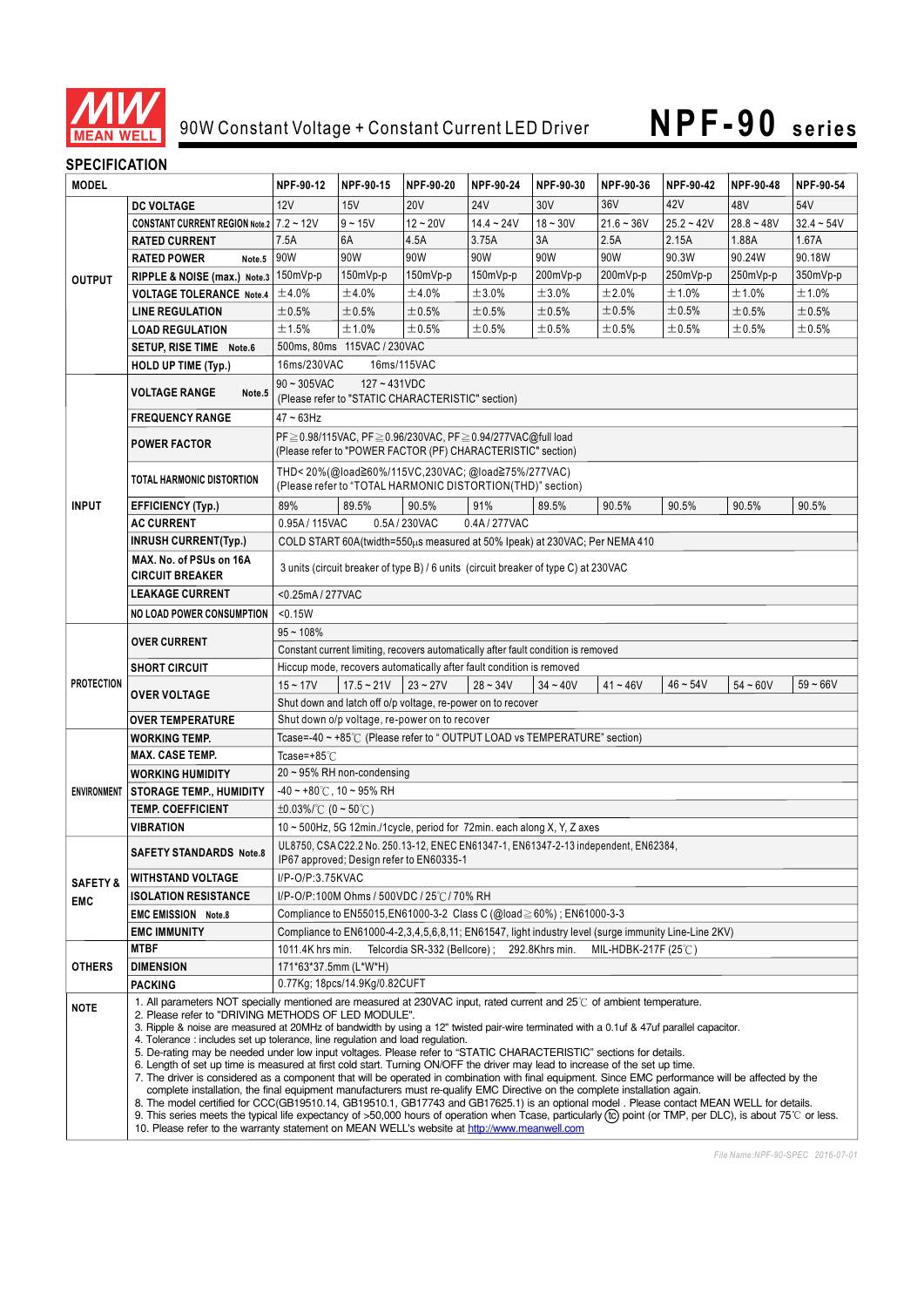

# **NPF-90 series**





Typical output current normalized by rated current (%)

*File Name:NPF-90-SPEC 2016-07-01*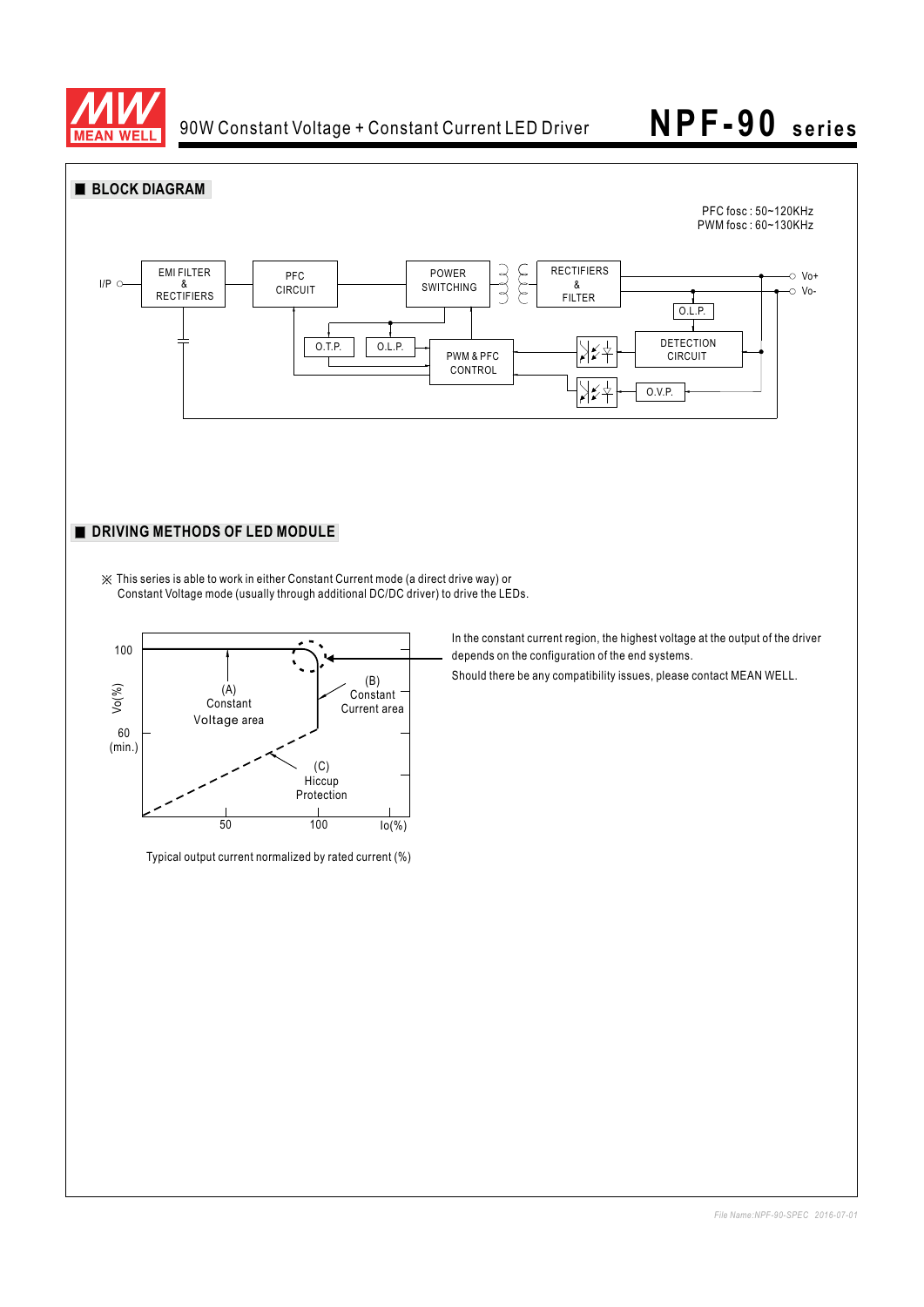

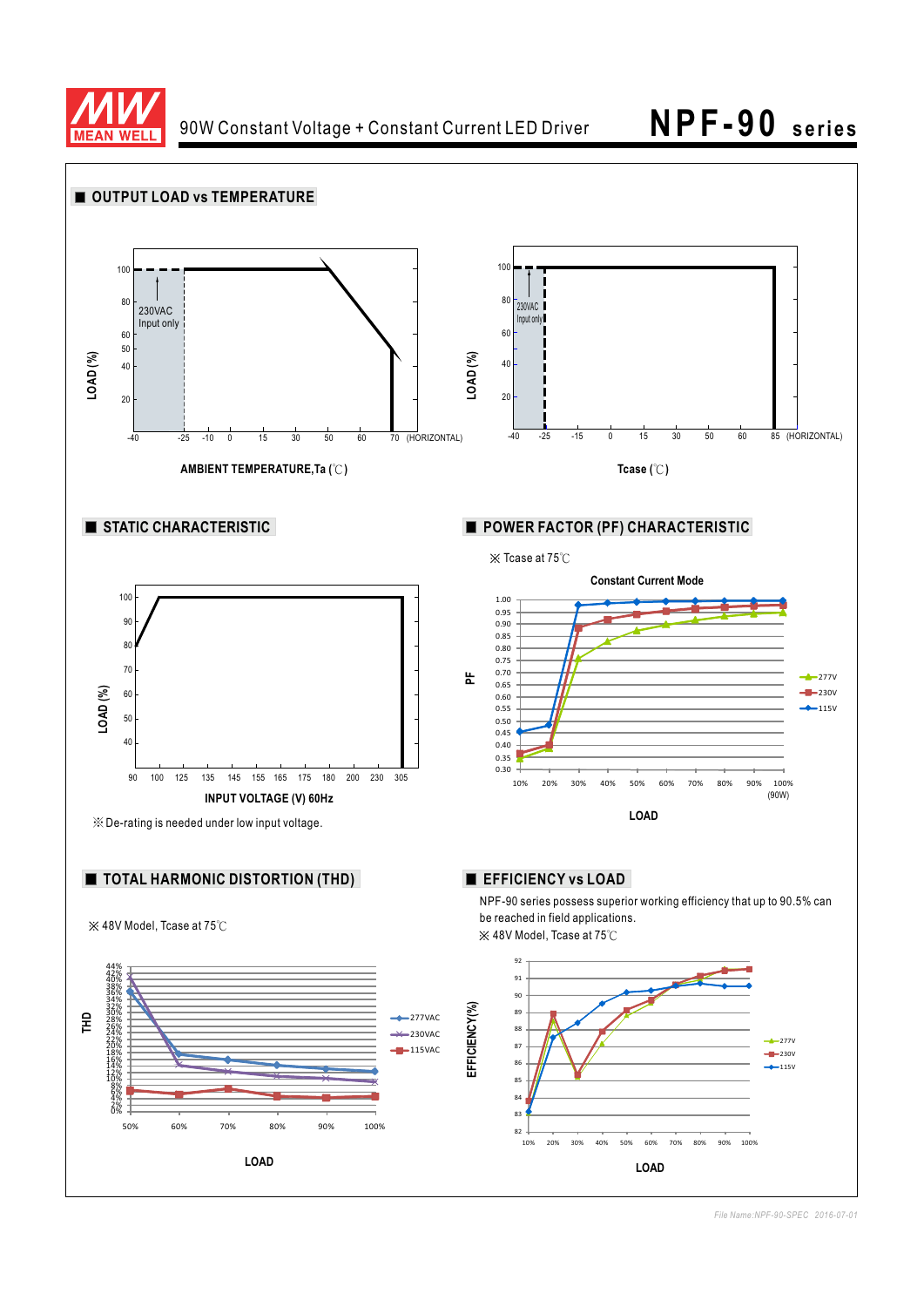